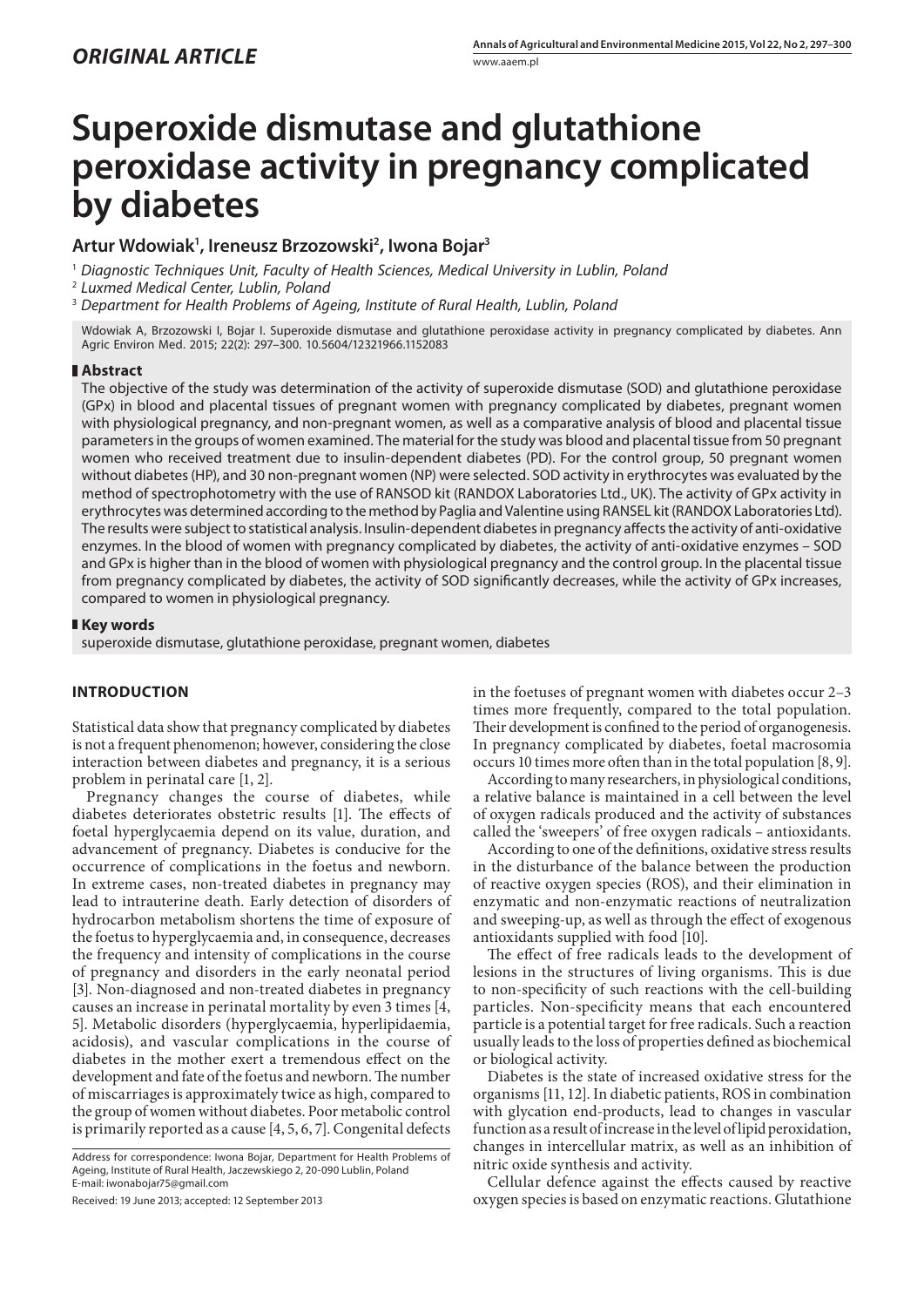peroxidase and superoxide dismutase are components of the enzymatic system protecting against ROS [13, 14].

Glutathione peroxidase is induced by  $H_2O_2$  and organic peroxides. This enzyme contains selenium and catalyzes the reaction of glutathione disulfide production. Glutathione reductase is the enzyme co-operating with peroxidise and does not directly participate in the protection of a cell against ROS; however, by reproducing the reduced form of glutathione, its effect increases the protective potential and prevents the development of protein damage. The enzyme, which is directly related with GSH, is glutathione transferase catalyzing the conjunction of glutathione with various electrophilic compounds. The products of its activity are glutathione S-conjugates [13, 14].

The subsequent protein entering into the composition of the enzymatic system of protection against ROS is SOD. SOD are typical of all organisms using oxygen in their metabolism. They have a different structure, but the same functions. Several types of SOD have been described, which differ primarily by the type of metal ion in the active site. However, two forms of SOD exist in eucaryonts – manganese and copper-zinc [13, 14].

#### **OBJECTIVE**

The objective of the study was determination of the activity of SOD and GPx in the blood and placental tissues of pregnant women with pregnancy complicated by diabetes, women with physiological pregnancy, and non-pregnant women, as well as a comparative analysis of the examined parameters of blood and placental tissue in the groups of women in the study.

#### **MATERIALS AND METHOD**

Material for the study was blood and placental tissues of 50 pregnant women who received treatment due to insulindependent diabetes (PD). The control group selected for the study were 50 pregnant women without diabetes (HP), and 30 non-pregnant women (NP). Permission for the study was obtained from the Bioethics Committee at the Medical University in Lublin.

The mean age of pregnant women who received treatment for diabetes was 26.8±4.6, and in the control group – 27.3±6.1 in pregnant women with physiological pregnancy, and 27.8±53 in non-pregnant women.

Blood and tissues for the study were collected with the consent of the patients during hospitalization in the Clinic for Obstetrics and Pregnancy Pathology at the Independent Public Clinical Hospital No. 1 in Lublin, the Clinic for Pregnancy Pathology at the Duchess Anna Mazowiecka Public Clinical Hospital in Warsaw, and Diabetology Outpatient Department at Independent Public Clinical Hospital No. 1 in Lublin. The diagnosis of diabetes was based on the clinical symptoms of the disease and based on laboratory tests which covered the evaluation of the level of glucose in blood plasma while fasting, oral glucose tolerance test, evaluation of plasma C*-*peptide level, and the level of glucose and ketone bodies in urine.

The samples of placental tissue (1g) were homogenized in 10 ml 0.01 M Tris-HCl buffer of pH 7.4 using a mechanical homogenizer MPW-120 (Med. Instruments, Poland). The homogenate obtained was centrifuged for 15 min., at rotation speed 10,000/min., with the use of a centrifuge MPW-312 (Med. Instruments, Poland). The supernatant obtained in this way was used for the determination of SOD and GPx.

The activity of SOD in erythroctes and in supernatant obtained from the placenta was evaluated by the spectrophotometric method [15] using the RANSOD kit (RANDOX Laboratories, Ltd.). GPx activity in erythrocytes and in placental supernatant was determined by the spectrophotometric method according to Paglia and Valentine [16] using the RANSEL kit (RANDOX Laboratories, Ltd.).

The activity of GPx and SOD in placental tissue was then calculated per gram of placental tissue and expressed in international units of placental tissue activity U/g. In each case, the activity of GPx and SOD was determined in 5 independent, simultaneously conducted trials. The variation of the results of the study obtained for each sample examined did not exceed 10%. The mean values of GPx and SOD activity calculated, based on 5 determinations performed for each sample, were subject to further analysis.

Statistical analysis was performed by computer software STATISTICA Version 6.0 (Stat Soft, Poland). The results of the study obtained were described using the arithmetic mean, median, standard deviation, range of variation, lower and upper quartile. The conformity of distribution of the characteristics examined with the normal distribution was investigated by Sharpio-Wilk test. Considering the lack of conformity of the distribution of the examined characteristics with the normal distribution, U Mann-Whitney test was applied to detect the differences between the groups analysed. For comparing more than 2 groups, the Kruskal-Wallis ANOVA test by ranks was used. In the case of statistically significant differences, multiple comparisons of individual groups were performed. The relationships between the characteristics examined were investigated by means of Spearman rank correlation test for skew distributions. The p values p<0.05 were considered statistically significant.

#### **RESULTS**

SOD activity in erythrocytes in the examined group was the lowest in the control group – 1375.33±60.31 U/gHb (Tab. 1). It slightly increased in erythrocytes of healthy pregnant women, while a considerable increase in the activity of this enzyme was observed in erythrocytes of pregnant women burdened with diabetes. An increase in SOD activity in erythrocytes of pregnant women with diabetes was statistically significant, compared to the group of healthy pregnant women and the control group  $(p<0.001)$ .

**Table 1.** Superoxide dysmutase (SOD) activity in erythrocytes and placental tissue in the control group (CG), healthy pregnant women (HP) and pregnant women with diabetes (PD)

| <b>SOD ACTIVITY</b>    |                |                     |                      |                     |         |
|------------------------|----------------|---------------------|----------------------|---------------------|---------|
| Tissue                 | Value          | Groups examined     |                      |                     | P       |
|                        |                | CG                  | HP                   | <b>PD</b>           |         |
| Erythrocytes (U/gHb)   | Mean<br>and SD | $1415.8+$<br>128.85 | $2283.66+$<br>897.96 | 8342.66+<br>5656.55 | < 0.001 |
| Placenta (U/g tissues) | Mean<br>and SD |                     | $613.67+$<br>23.98   | $401.25+$<br>30.47  | < 0.001 |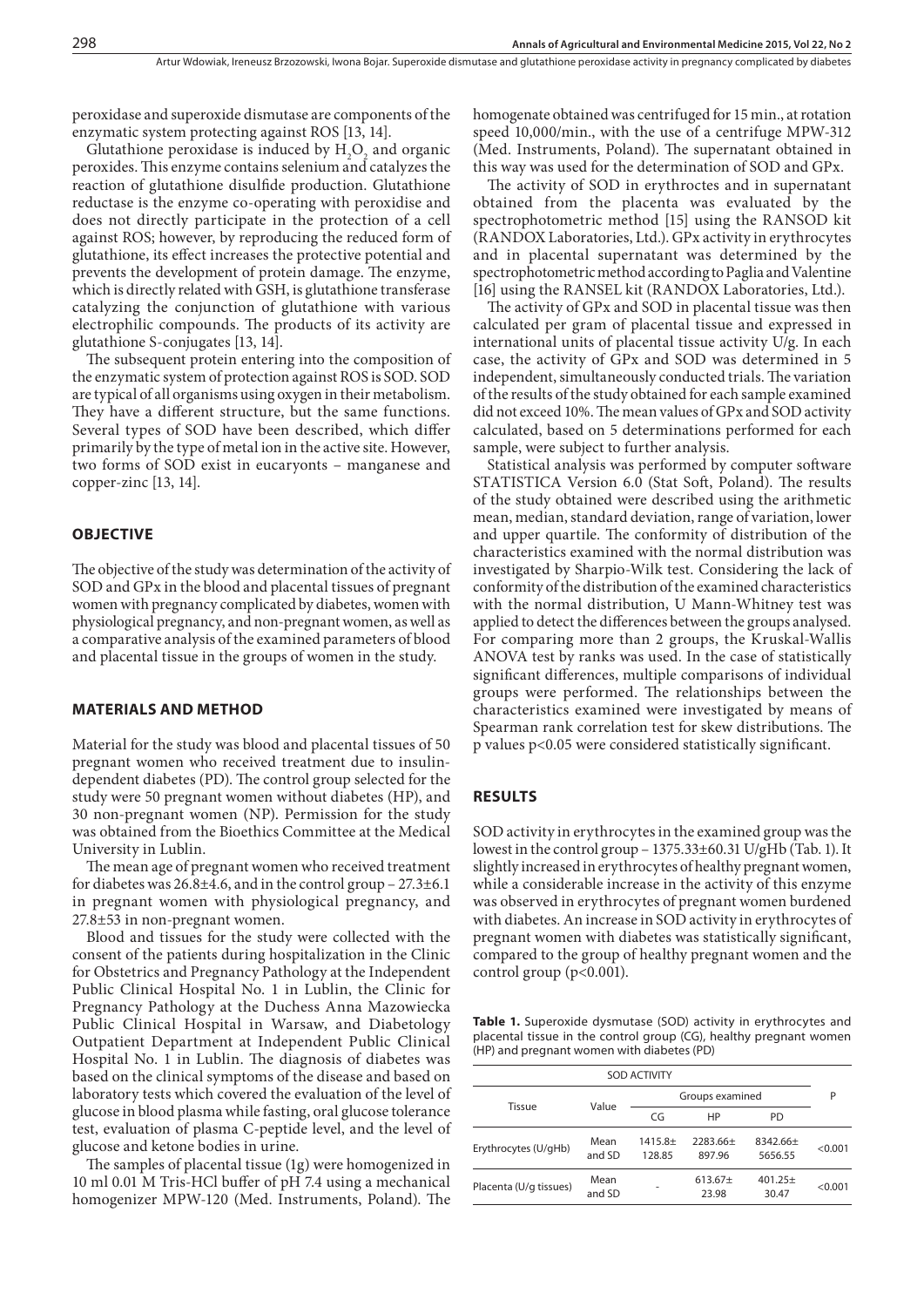Artur Wdowiak, Ireneusz Brzozowski, Iwona Bojar . Superoxide dismutase and glutathione peroxidase activity in pregnancy complicated by diabetes

Differences in SOD activity were also found in placental tissue (Tab. 1). In the group of healthy pregnant women (HP), SOD activity was significantly higher  $(p<0.001)$ , compared to pregnant women with diabetes.

GPx activity in erythrocytes was considerably higher in the group of patients with diabetes, compared to the 2 remaining groups (Tab. 2). The differences in GPx activity between the group of women with diabetes (PD) and the group of healthy pregnant women (HP) were statistically significant  $-p<0.001$ . Also, between the control group (CG), and the group of healthy pregnant women (HP) and the group of pregnant women with diabetes (PD) the differences in GPx activity were statistically significant.

**Table 2.** Glutathione peroxidase activity in individual groups

| <b>GPx ACTIVITY</b>    |         |                 |                |                |  |  |  |
|------------------------|---------|-----------------|----------------|----------------|--|--|--|
|                        |         | Groups examined |                |                |  |  |  |
| Tissue                 | Value   | CG              | HP             | <b>PD</b>      |  |  |  |
|                        |         | $n = 30$        | $n = 50$       | $n = 50$       |  |  |  |
| Erythrocytes (U/gHb)   | Mean±SD | $18.51 + 4.48$  | $24.09 + 2.19$ | 70.46±10.98    |  |  |  |
| Placenta (U/g tissues) | Mean±SD | ۰               | $26.3 + 3.29$  | $31.92 + 2.66$ |  |  |  |
|                        |         |                 |                |                |  |  |  |

CG – control group; HP – healthy pregnant women; PD – pregnant women with diabetes.

Similarly, in the placental tissue of pregnant women with diabetes a higher glutathione peroxidase activity was observed, compared to the placenta of health pregnant women (Tab. 2). These differences were statistically significant.

#### **DISCUSSION**

Diabetes is a social disease which is an important medical problem due to its prevalence, treatment, and accompanying complications. Studies to-date have allowed the explanation of the pathomechanisms of many important unfavourable changes in the organism during the course of diabetes; however, changes in the activity of enzymes of the antioxidant system still remain the subject for discussion and evoke much controversy [11, 12, 13]. Both diabetes and pregnancy may exert an effect on the production of free radicals. The antioxidant barrier, which consists of antioxidant enzymes and fine-particle size antioxidants, counteracts the hazardous effect of free radicals. With the high production of free radicals, the antioxidant system increases its activity which, in time, may lead to its insufficiency or exhaustion. An increased production of free radicals is considered as one of the key factors leading to damage in the course of uncontrolled diabetes [11]. This is emphasized in the reports by Aagrwal et al. [17] who considered free radicals produced during pregnancy as one of the most important factors affecting the development of the foetus.

Many researchers emphasize the unfavourable effect of oxidative stress in a pregnant woman [11, 18, 19]. Among the most important pathologies which develop in the course of oxidative stress are mentioned: miscarriage, premature delivery, preeclampsia, IUGR, PIH, as well as metabolic disorders, such as gestational diabetes. Changes in the antioxidant system vary in the degrees of intensity, but they always cause an intensification of the primary disease, thus leading to the development of complications [20].

Diabetes is associated with the state of increased oxidative stress. In conditions of hyperglycaemia there occurs an intensification of glucose metabolism in the cells of the endothelilum, granulocytes, monocytes and blood platelets, which is accompanied by an increased production of free oxygen species. The studies by Nishikawa showed that irrespective of the route of changes dominant in a given type of cells, an increase in the glycolytic activity leads to an increased synthesis of pyruvate [21]. Pyruvate, in turn, is transported to the mitochondria and subject to further transformations in the tricarboxylic acid cycle. This results in an increased formation of dinucleotides NADH and FADH<sub>2</sub>, which participate in oxidative phosphorylation. During the intensive processes in the course of the respiratory chain, a part of the electrons may leave the main reaction chain, originating the formation of the superoxide anion radical  $(O_2^{\bullet})$ .

In patients ill with diabetes, ROS, together with glycation end-products, lead to changes in vascular function and disturbance of the cell homeostasis as a result of an increase in the level of lipid peroxidation, changes in intercellular matrix, as well as an inhibition of nitric oxide synthesis and activity [22].

The secondary biochemical exponents of the production of free oxygen radicals are qualitative and quantitative changes in the group of antioxidants.

A relationship is observed between an elevated level of glucose and oxidative stress. The studies showed a significant increase in the synthesis of free oxygen radicals, and an increase in the concentration of products of lipid peroxidation. A considerably intensified expression was observed of mRNA, superoxide dismutase enzymes (Cu,Zn – SOD), catalase (CAT), and glutathione peroxidase (GPx) [11, 12].

The above-mentioned studies confirm the results obtained in the presented study, in which an increase was confirmed in the activity of superoxide dismutase and glutathione peroxidase in the blood of women with pregnancy complicated by diabetes, compared to the women with physiological pregnancy. In the group of women with physiological pregnancy, the activity of these enzymes was similar to that in the control group of non-pregnant women.

Also, a chronic, intensified production of toxic oxygen derivatives most probably leads to the exhaustion of the compensatory capabilities on the part of superoxide dismutase and catalase. It is suggested that the intensity of oxidative stress depends on both metabolic disorders in diabetes, and the duration of the disease [23]. Hence, in order to avoid such transformations, possibly the earliest metabolic control of diabetes is important as the main causative agent of these disorders.

Many researchers tackle problems related with free radical processes and activity of antioxidants in the course of physiological pregnancy.

In the presented study, an increase was observed in the activity of superoxide dismutase and glutathione peroxidase in the blood of women with pregnancy complicated by diabetes. In pregnant women with physiological pregnancy, superoxide dismutase activity increased slightly, while a statistically significant increase was noted in the activity of glutathione peroxidase, compared to the control group.

In the placental tissues after pregnancies complicated by diabetes, also in the presented study, an increase was